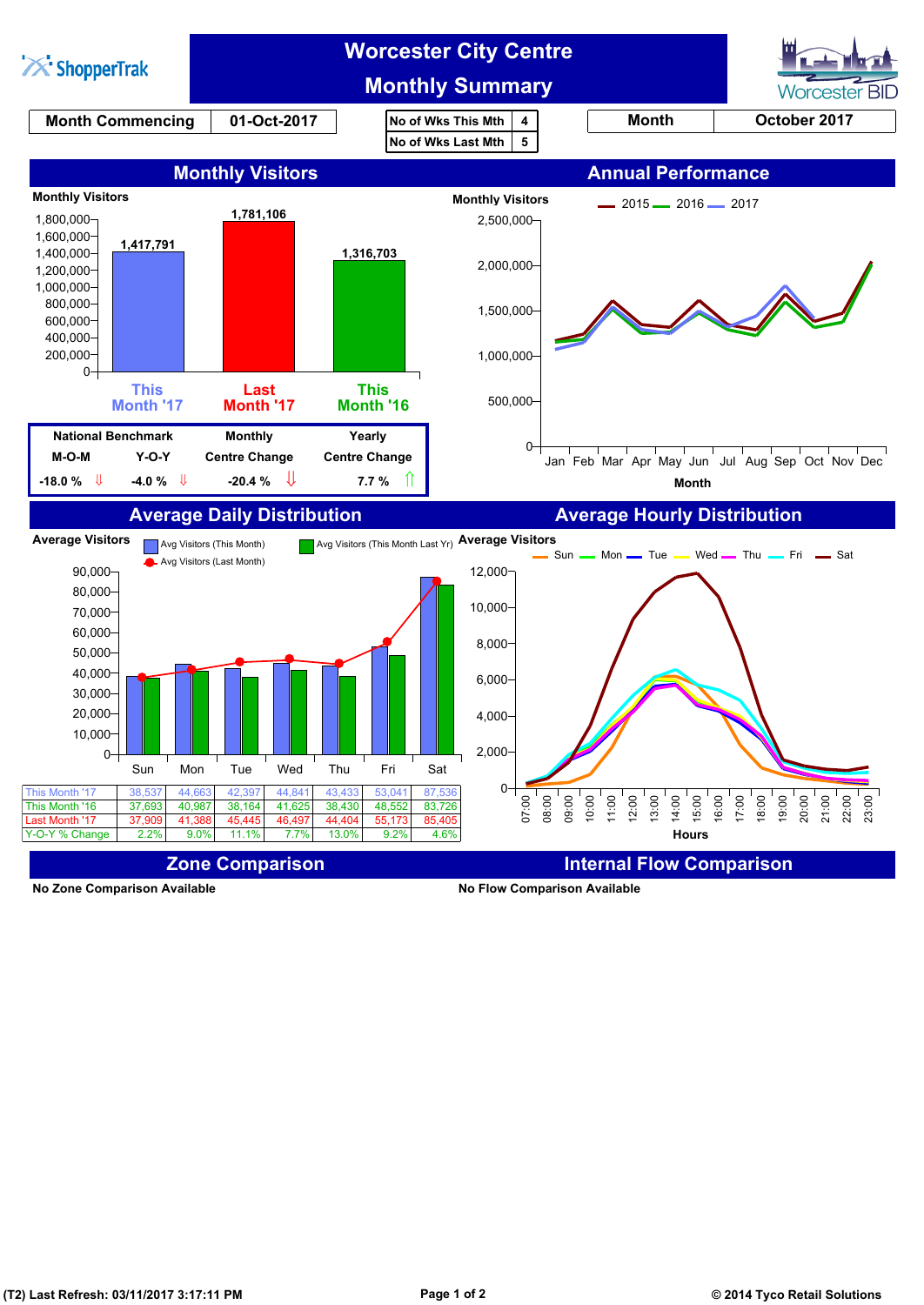

#### **FootFall by Entrance**